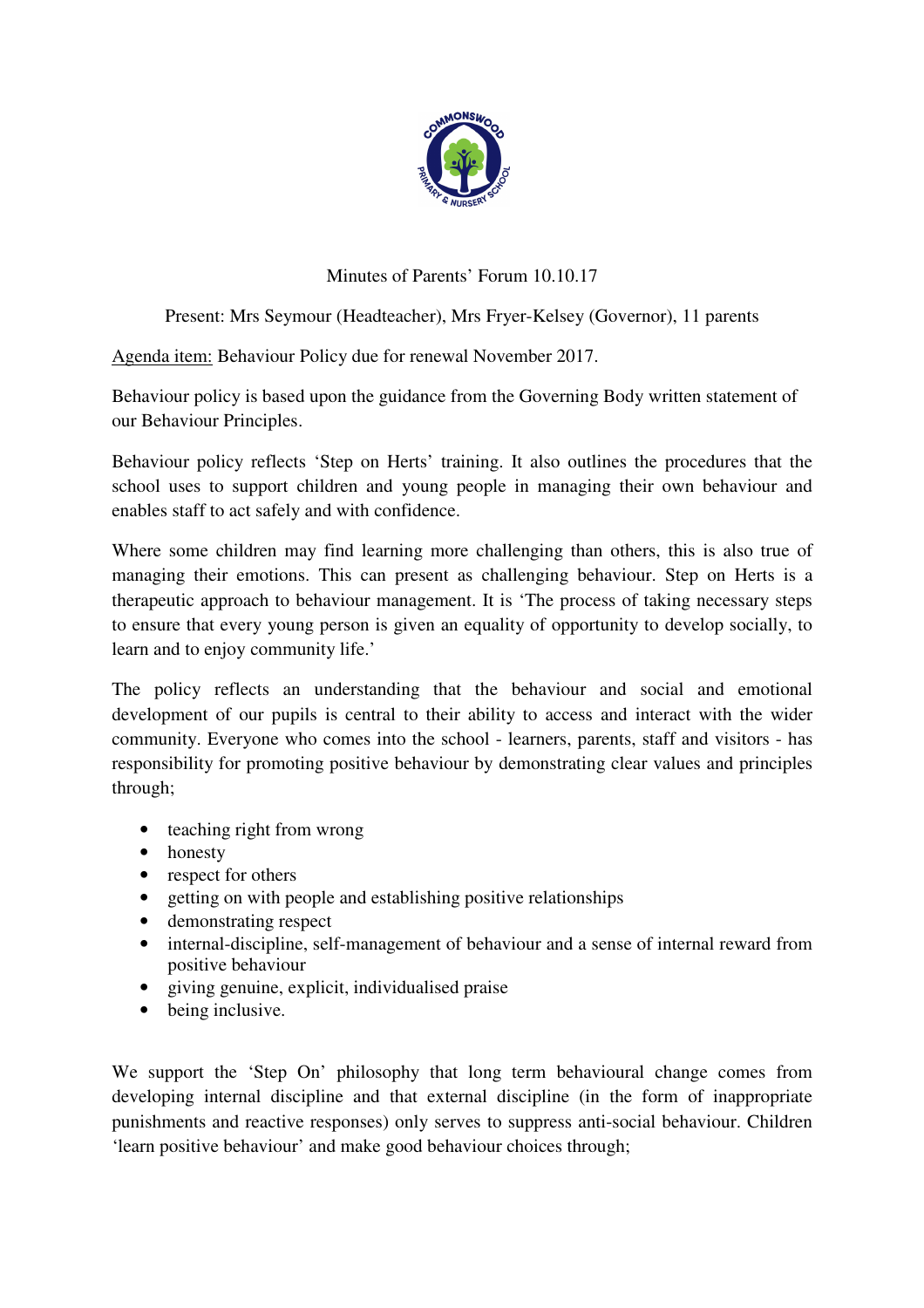- developing trusting relationships with adults and peers,
- responding to role models and positive phrasing,
- consistent use of scripts and routines, repetition and structure,
- establishing clear and agreed boundaries,
- praise and positive reinforcement,
- comfort, forgiveness and restorative processes.

When pupils are engaged and learning, we need to *'catch them getting it right'* through specific praise and celebration.

Good behaviour / effort is recognised in the following ways;

- praise,
- being given opportunities to share positive behaviour / learning with another adult,
- sharing assemblies,
- in class reward systems,
- messages to parents,
- house points,
- displaying every learner's work

Crucially, learners are taught that the internal feeling generated by their own positive behaviour is rewarding enough in itself. External reward should not be expected and is not always necessary.

When positive behaviour is not being demonstrated, we believe that it is essential that all adults use a consistent, shared response that allows children to take steps to make positive behaviour choices.

Responses to these behaviours should always seek to de-escalate the behaviour in the first instance and encourage a return to positive behaviour. These strategies include:

- Positive phrasing
- Limited choice
- Disempowering the behaviour
- Protective consequences
- Educational consequences

Consequences may include: completing tasks, rehearsing, assisting with repairs, research, restorative meetings with teachers or members of the SLT, checking understanding of learning in their own time, removal from the playground for a fixed period of days to develop and learn rules around positive playtimes, spending time in another classroom to reflect on negative behaviour and recap the rules for positive learning (internal exclusion).